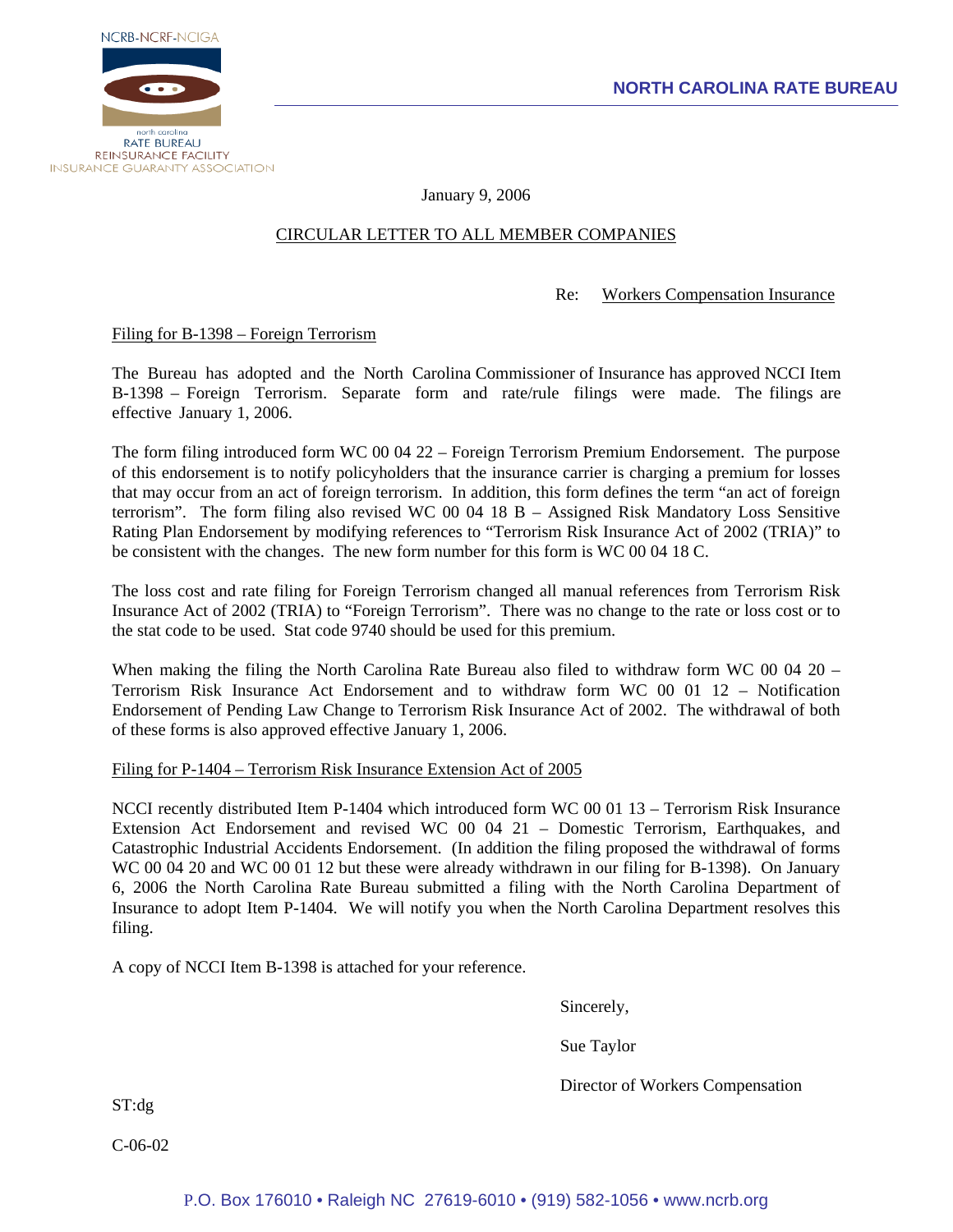### **FILING MEMORANDUM**

#### **ITEM B-1398—MISCELLANEOUS VALUES FOR FOREIGN TERRORISM PURPOSE**

The purpose of this item is to continue and relabel catastrophe provisions, by state, to address the risk of foreign terrorism on workers compensation policies, effective January 1, 2006.

### **BACKGROUND**

In response to the passage of the Terrorism Risk Insurance Act of 2002 (TRIA), NCCI filed Item B-1383 on December 27, 2002 in order to propose catastrophe provisions for foreign terrorism. These catastrophe provisions were approved in all NCCI jurisdictions. The values and rate pages underlying this filing B-1398, does not contemplate rate level need post TRIA.

#### **PROPOSAL**

It is proposed that effective 12:01 a.m. on January 1, 2006, all references to TRIA in NCCI's manuals, rules, and rate pages be relabeled "Foreign Terrorism".

#### **IMPACT**

There will be no premium impact associated with the implementation of this filing. This filing proposes no change from currently approved Miscellaneous Values.

#### **IMPLEMENTATION**

The attached exhibits include the proposed endorsement changes necessary to implement this item.

In all states **except** Hawaii and Virginia, this item will be implemented effective 12:01 a.m. on January 1, 2006, applicable to new and renewal business only.

In Hawaii, the effective date is determined upon regulatory approval of the individual carrier's election to adopt this change.

In Virginia, this item will be implemented for policies effective on or after 12:01 a.m. on January 1, 2006.

**The enclosed materials are copyrighted materials of the National Council on Compensation Insurance, Inc. ("NCCI"). The use of these materials may be governed by a separate contractual agreement between NCCI and its licensees such as an affiliation agreement between you and NCCI. Unless permitted by NCCI, you may not copy, create derivative works (by way of example, create or supplement your own works, databases, software, publications, manuals, or other materials), display, perform, or use the materials, in whole or in part, in any media. Such actions taken by you, or by your direction, may be in violation of federal copyright and other commercial laws. NCCI does not permit or acquiesce such use of its materials. In the event such use is contemplated or desired, please contact NCCI's Legal Department for permission.**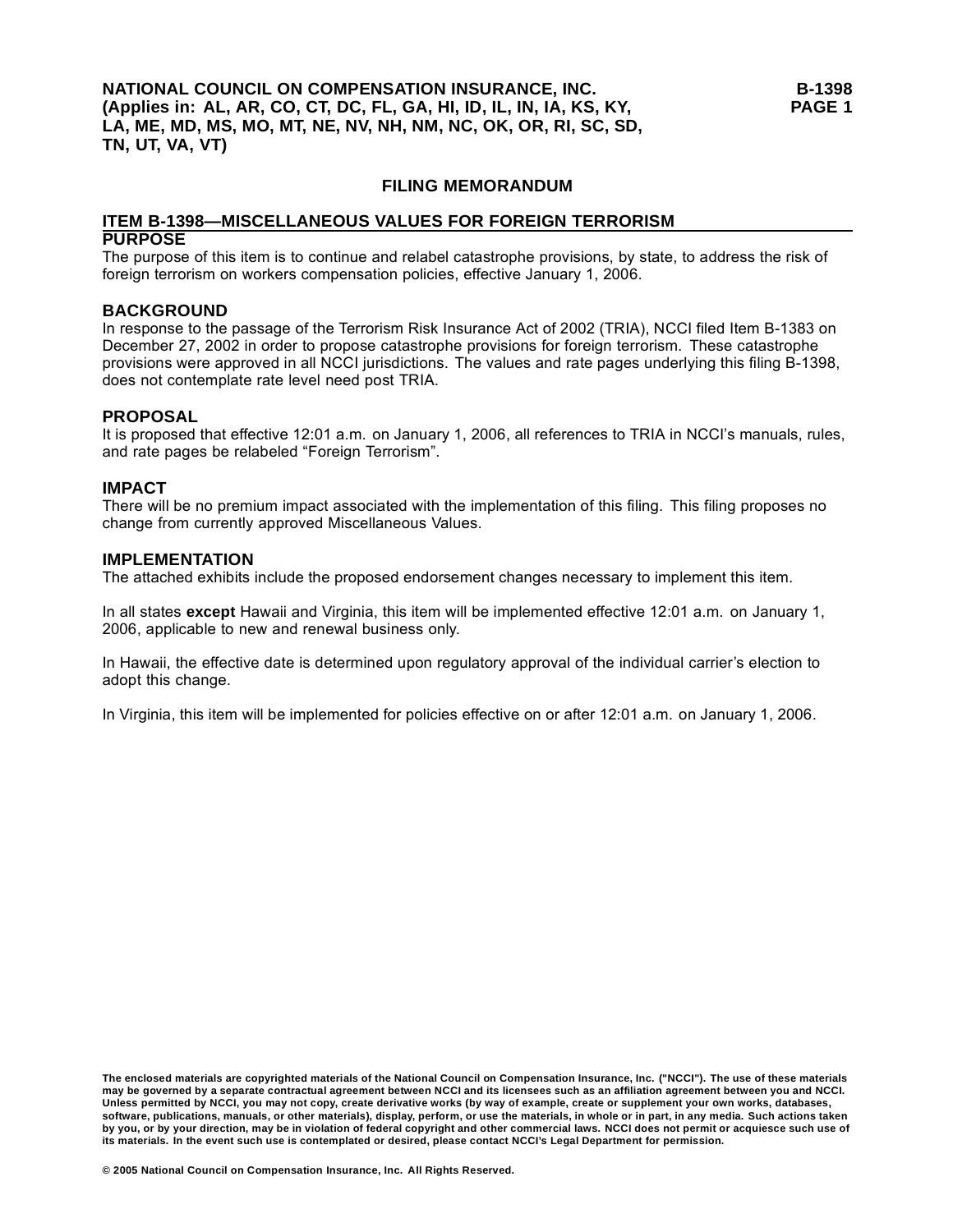#### **EXHIBIT 1-A**

#### **Basic Manual**

## **Applicable to Voluntary and Assigned Risk Policies Miscellaneous Values for Foreign Terrorism**

 $\textcolor{red}{\textbf{A}}\textbf{F}}$  **Ferrorism Risk Insurance Act - Certified Losses Foreign Terrorism**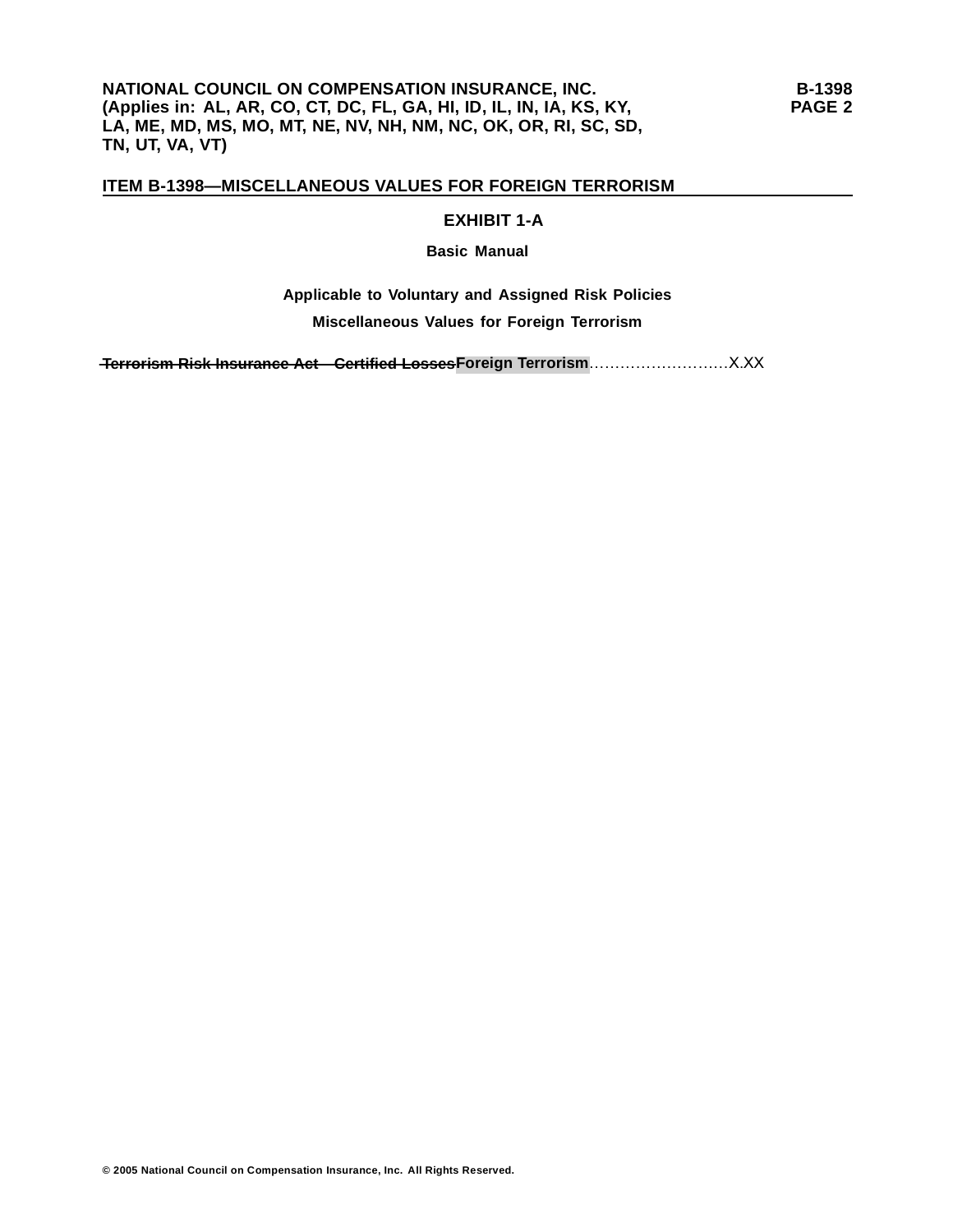### **NATIONAL COUNCIL ON COMPENSATION INSURANCE, INC. (Applies in: AL, AR, CO, CT, DC, FL, GA, HI, ID, IL, IN, IA, KS, KY, LA, ME, MD, MS, MO, MT, NE, NV, NH, NM, NC, OK, OR, RI, SC, SD, TN, UT, VA, VT)**

| <b>EXHIBIT 1-B</b> |  |                                                                                                     |                                     |
|--------------------|--|-----------------------------------------------------------------------------------------------------|-------------------------------------|
| <b>State</b>       |  | <b>Foreign Terrorism Voluntary Loss Costs and Rates</b><br>Voluntary Foreign Terrorism<br>Loss Cost | Voluntary Foreign Terrorism<br>Rate |
| Alabama            |  | 0.02                                                                                                | N/A                                 |
| Arkansas           |  | 0.02                                                                                                | N/A                                 |
| Colorado           |  | 0.02                                                                                                | N/A                                 |
| Connecticut        |  | 0.02                                                                                                | N/A                                 |
| DC                 |  | 0.05                                                                                                | N/A                                 |
| Florida            |  | N/A                                                                                                 | 0.03                                |
| Georgia            |  | 0.02                                                                                                | N/A                                 |
| Hawaii             |  | 0.02                                                                                                | N/A                                 |
| Idaho              |  | N/A                                                                                                 | 0.03                                |
| Illinois           |  | 0.03                                                                                                | 0.05                                |
| Indiana            |  | 0.01                                                                                                | 0.02                                |
| lowa               |  | N/A                                                                                                 | 0.03                                |
| Kansas             |  | 0.02                                                                                                | N/A                                 |
| Kentucky           |  | 0.02                                                                                                | N/A                                 |
| Louisiana          |  | 0.02                                                                                                | N/A                                 |
| Maine              |  | 0.02                                                                                                | N/A                                 |
| Maryland           |  | 0.03                                                                                                | N/A                                 |
| Mississippi        |  | 0.02                                                                                                | N/A                                 |
| Missouri           |  | 0.02                                                                                                | N/A                                 |
| Montana            |  | 0.02                                                                                                | N/A                                 |
| Nebraska           |  | 0.02                                                                                                | N/A                                 |
| Nevada             |  | 0.02                                                                                                | N/A                                 |
| New Hampshire      |  | 0.02                                                                                                | N/A                                 |
| New Mexico         |  | 0.02                                                                                                | N/A                                 |
| North Carolina     |  | 0.02                                                                                                | N/A                                 |
| Oklahoma           |  | 0.02                                                                                                | N/A                                 |
| Oregon             |  | 0.02                                                                                                | N/A                                 |
| Rhode Island       |  | 0.02                                                                                                | 0.03                                |
| South Carolina     |  | 0.02                                                                                                | N/A                                 |
| South Dakota       |  | 0.02                                                                                                | N/A                                 |
| Tennessee          |  | 0.02                                                                                                | N/A                                 |
| Utah               |  | 0.02                                                                                                | N/A                                 |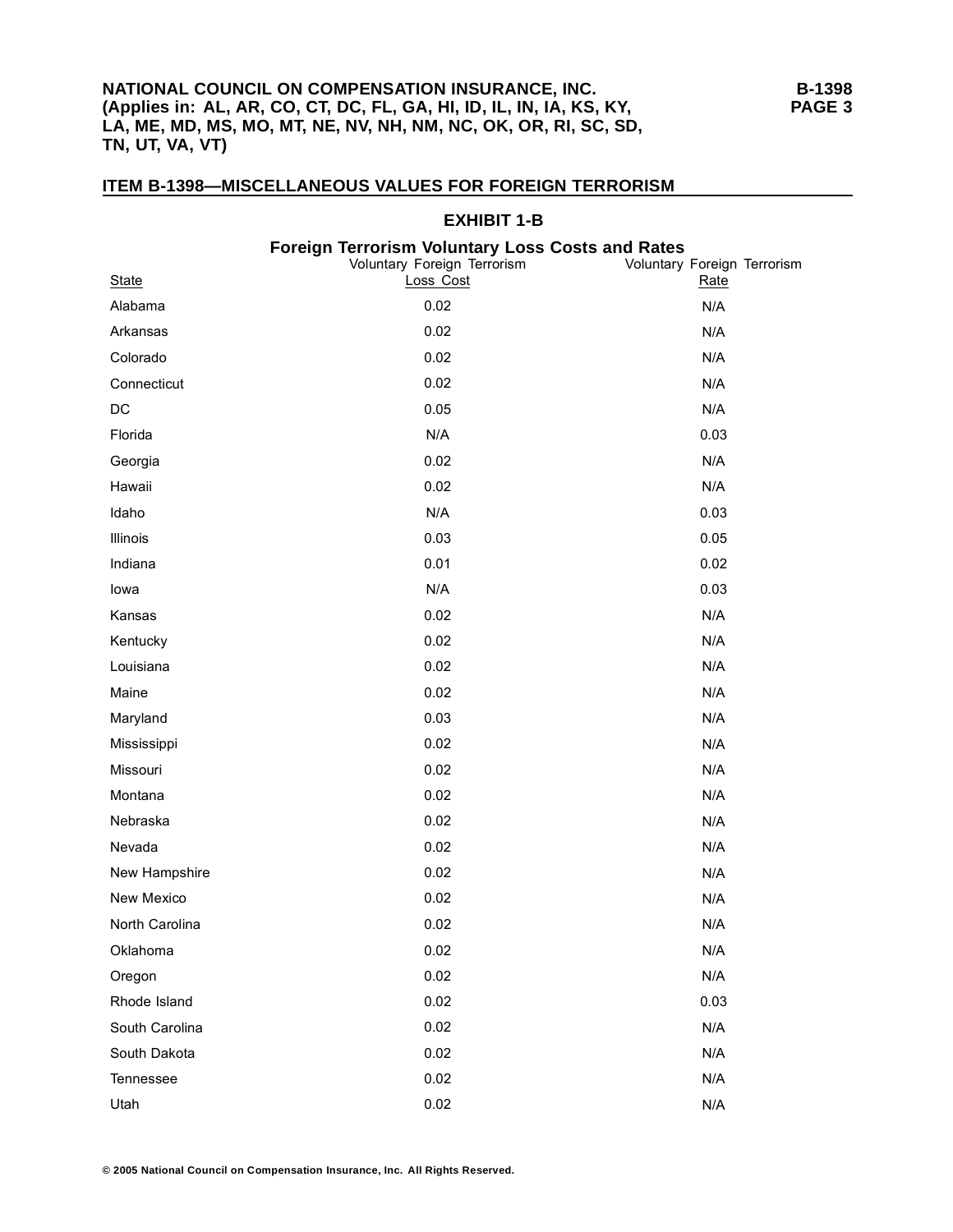#### **EXHIBIT 1-B (CONT'D)**

| Vermont  | 0.02 | N/A |
|----------|------|-----|
| Virginia | 0.03 | N/A |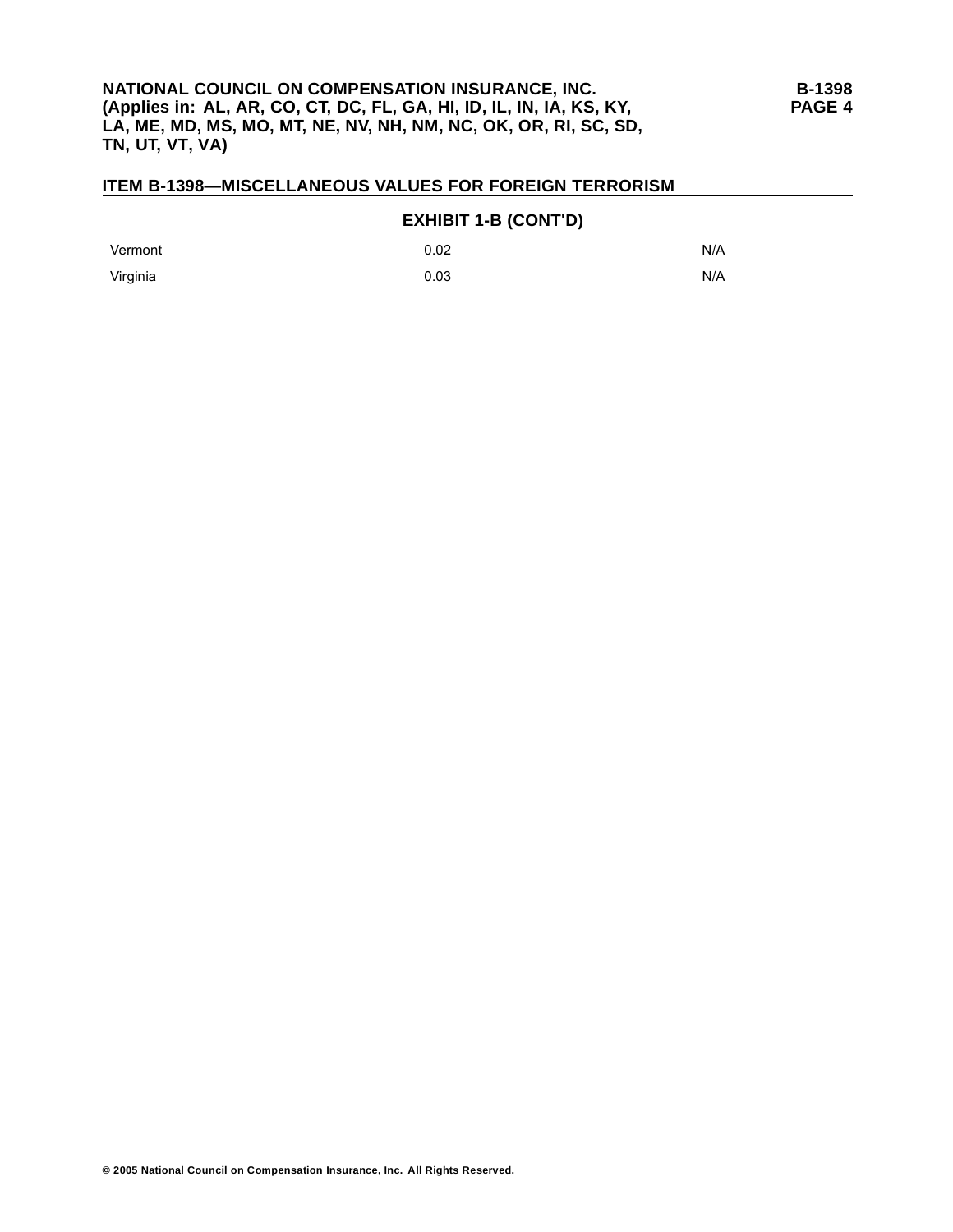## **NATIONAL COUNCIL ON COMPENSATION INSURANCE, INC. (Applies in: AL, AR, CT, DC, GA, ID, IL, IN, IA, KS, MS, NV, NH, NM, NC, OR, SC, SD, VT,VA)**

## **ITEM B-1398—MISCELLANEOUS VALUES FOR FOREIGN TERRORISM**

|                                                | <b>EXHIBIT 1-C</b>                      |
|------------------------------------------------|-----------------------------------------|
| Foreign Terrorism Assigned Risk Rates by State |                                         |
| <b>State</b>                                   | Foreign Terrorism Assigned Risk<br>Rate |
| Alabama                                        | 0.03                                    |
| Arkansas                                       | 0.03                                    |
| Connecticut                                    | 0.04                                    |
| DC                                             | 0.07                                    |
| Georgia                                        | 0.03                                    |
| Idaho                                          | 0.03                                    |
| Illinois                                       | 0.05                                    |
| Indiana                                        | 0.02                                    |
| lowa                                           | 0.03                                    |
| Kansas                                         | 0.03                                    |
| Mississippi                                    | 0.03                                    |
| Nevada                                         | 0.03                                    |
| New Hampshire                                  | 0.03                                    |
| New Mexico                                     | 0.03                                    |
| North Carolina                                 | 0.03                                    |
| Oregon                                         | 0.03                                    |
| South Carolina                                 | 0.03                                    |
| South Dakota                                   | 0.03                                    |
| Vermont                                        | 0.03                                    |
| Virginia                                       | 0.04                                    |

#### **© 2005 National Council on Compensation Insurance, Inc. All Rights Reserved.**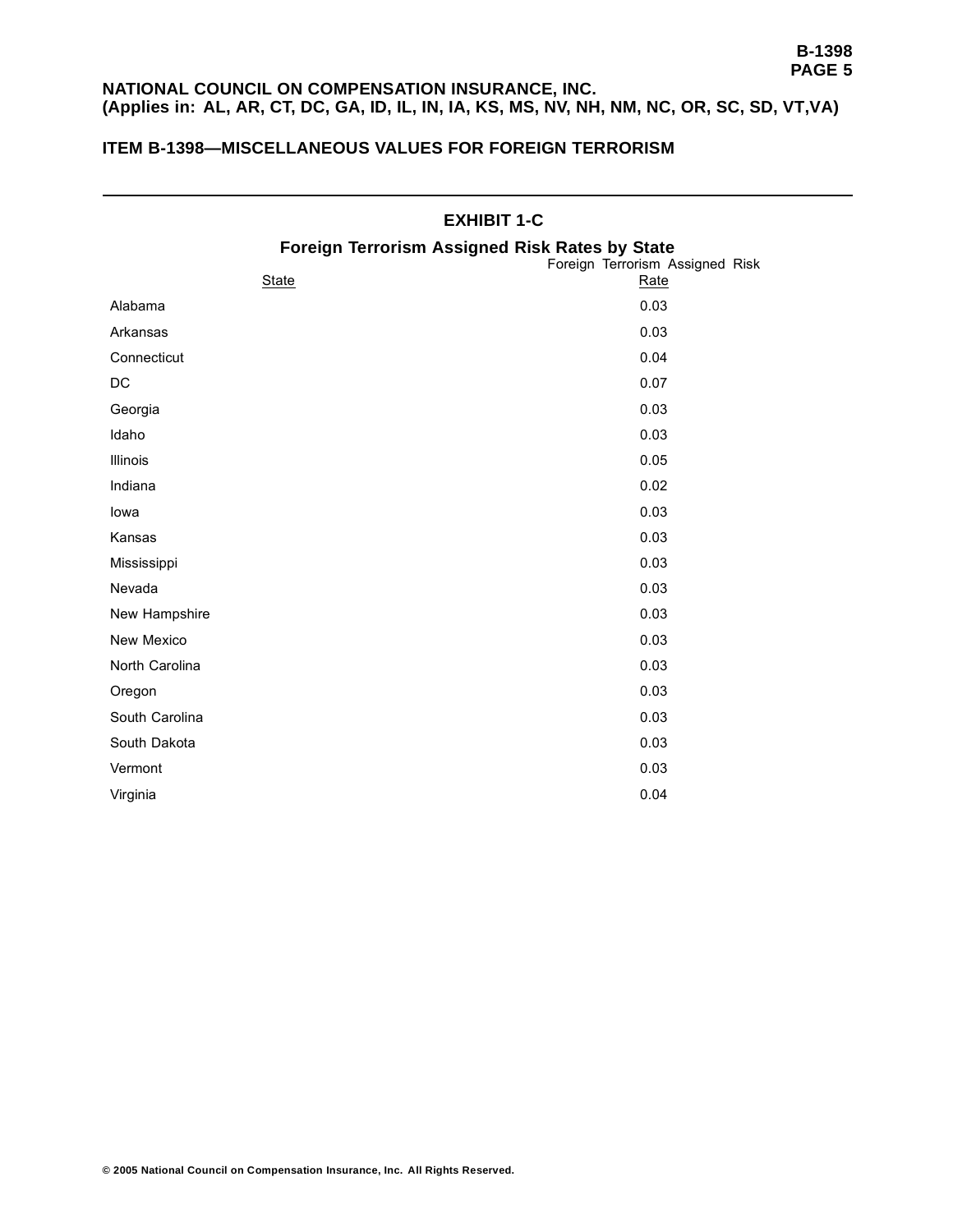**PAGE 6**

### **ITEM B-1398—MISCELLANEOUS VALUES FOR FOREIGN TERRORISM**

## **EXHIBIT 2 BASIC MANUAL—2001 EDITION PART ONE- RULES**

### **RULE 3- RATING DEFINITIONS AND APPLICATIONS OF PREMIUM ELEMENTS**

#### **24. Catastrophe Provisions**

a. **Terrorism Risk Insurance Act (TRIA) of 2002** This provision expires effective December 31, 2005 Premium for the Terrorism Risk Insurance Act of 2002 is calculated on the basis of total payrollaccording to Rule 2. A risk's total payroll in each state is divided by units of \$100 and multiplied by the appropriate value found in the state pages. The calculation is expressed as (Payroll/100 x TRIA Value = Premium). This premium is applied after standard premium and is not subject to any othermodifications including, but not limited to, premium discount, experience rating, schedule rating, or  $-$ retrospective-rating.

Unless an "If Any" policy develops premium during the policy term or at audit, policies issued on an "If —nA—y—"—**—**—ab—s—i ——s**—**—i w———l**—**l—on—t—**—**—eb—**—**—hc—a—r——eg—d—**—**—t—i h——s**—**—r p——me—i ——mu—.—

 $\frac{P}{P}$  - Per capita charges are not subject to premium under this Act.

### c. .**Foreign Terrorism**

Premium for Foreign Terrorism is calculated on the basis of total payroll according to Rule 2. A risk's total payroll in each state is divided by units of \$100 and multiplied by the appropriate value found in the state pages. The calculation is expressed as (Payroll/100 x Foreign Terrorism Value = Premium). This premium is applied after standard premium and is not subject to any other modifications including, but not limited to, premium discount, experience rating, schedule rating, or retrospective rating.

Unless an "If Any" policy develops premium during the policy term or at audit, policies issued on an "If Any" basis will not be charged this premium.

Per capita charges are not subject to premium under this Act.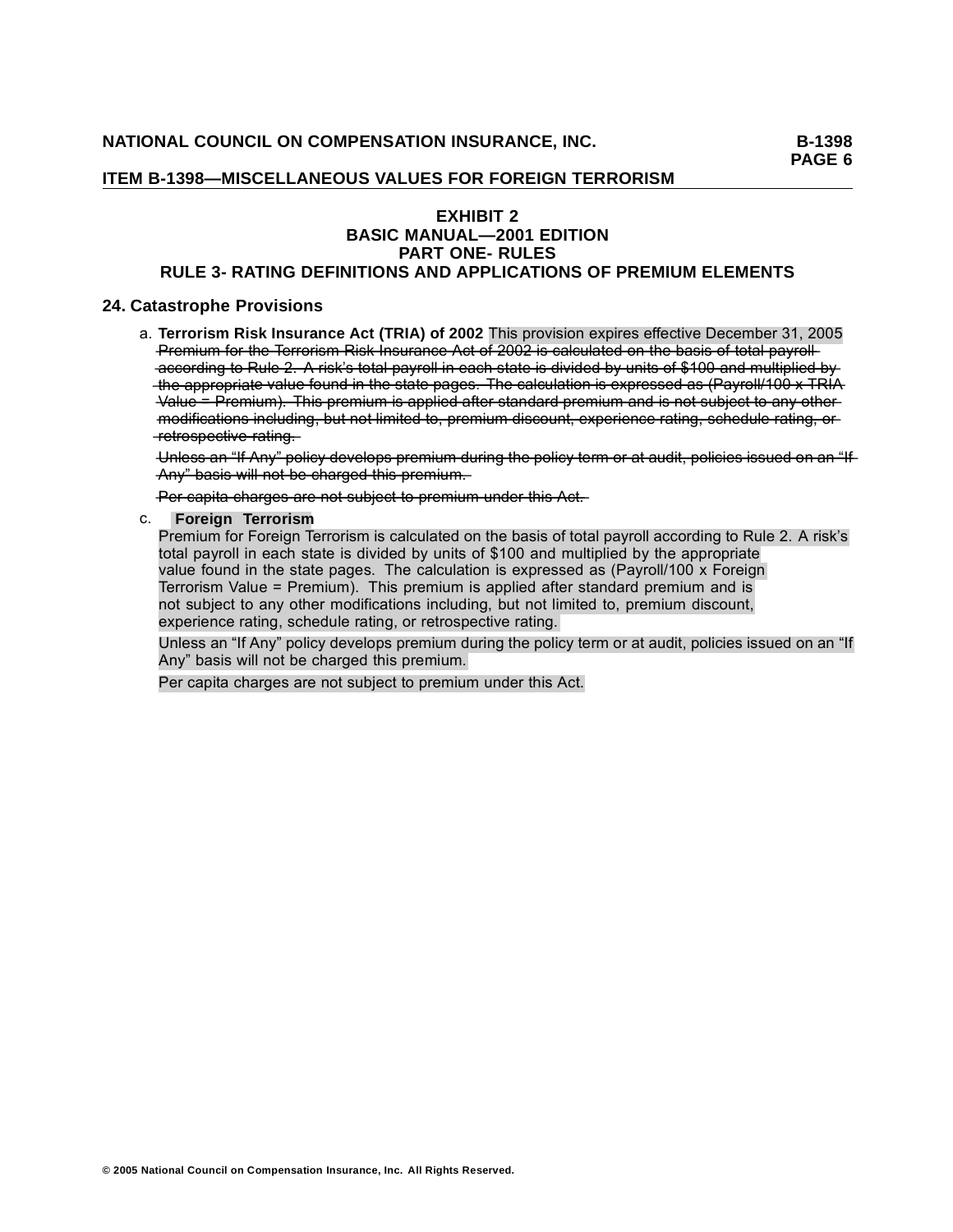**PAGE 7**

### **ITEM B-1398—MISCELLANEOUS VALUES FOR FOREIGN TERRORISM**

### **EXHIBIT 3 RETROSPECTIVE RATING PLAN MANUAL PART ONE- DESCRIPTION OF THE PLAN II. DEFINITIONS**

### **E. Standard Premium**

For the purpose of this Plan, standard premium means the premium for the risk determined on the basis of authorized rates, any experience rating modification, loss constants where applicable, and minimum premiums. Determination of standard premium shall exclude:

- 1. Premium Discount.
- 2. The Expense Constant.
- 3. Premium resulting from the Non-Ratable Element Codes listed in the Experience Rating Plan Manual.
- 4. Premium developed by the passenger seat surcharge under Code 7421—Aircraft Operation—flying crew.
- 5. Premium developed by the occupational disease rates for risks subject to the Federal Coal Mine Health and Safety Act.
- 6. Premium developed by the Terrorism Risk Insurance Act of 2002. Premium developed by catastrophe provisions as outlined in Rule 3–A-24 of the *Basic Manual.*
- 7. Premium developed by the Domestic Terrorism, Earthquakes, and Catastrophic Industrial Accidents  $-\text{catastrophic-provision located in the **Basic Manual.**$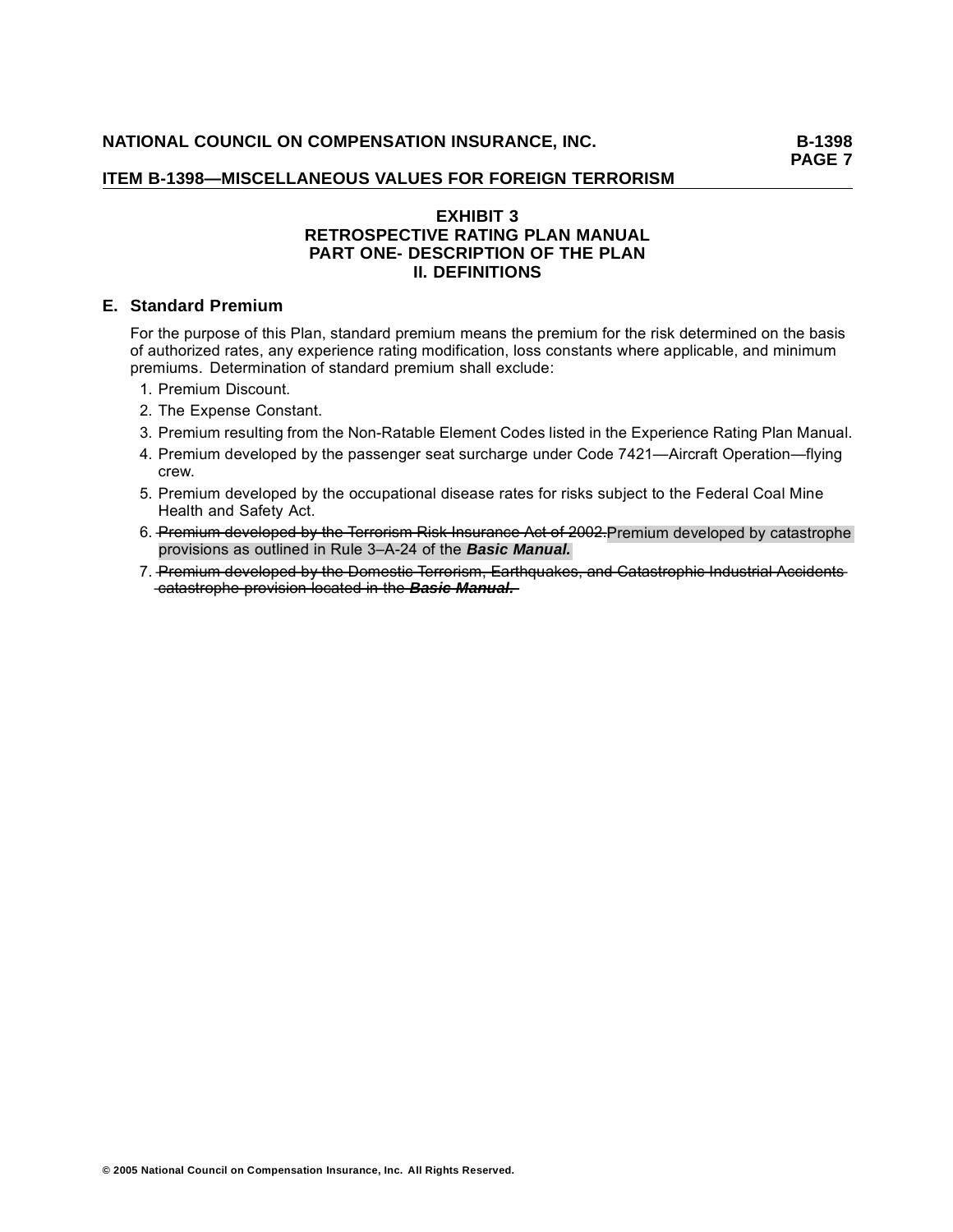### **EXHIBIT 4**

## **FORMS MANUAL OF WORKERS COMPENSATION AND EMPLOYERS LIABILITY INSURANCE**

### **FOREIGN TERRORISM PREMIUM ENDORSEMENT WC 00 04 22**

This endorsement is notification that your insurance carrier is charging premium for losses that may occur in the event of an act of foreign terrorism.

Your policy provides coverage for workers compensation losses caused by acts of foreign terrorism, including workers compensation benefit obligations dictated by state law. Coverage for such losses is still subject to all terms, definitions, exclusions, and conditions in your policy, and any applicable federal and/or state laws, rules, or regulations.

For purposes of this endorsement, an "act of foreign terrorism" is defined as:

a. Any act that is violent or dangerous to human life, property or infrastructure; and

b. The act has been committed by an individual or individuals acting on behalf of any foreign person or foreign interest, as part of an effort to coerce the civilian population of the United States or to influence the policy or affect the conduct of the United States Government by coercion.

The premium charge for the coverage your policy provides for workers compensation losses caused by an act of foreign terrorism is shown in Item 4 of the Information Page or in the Schedule below.

**Schedule**

**Rate Rate Per \$100 of payroll**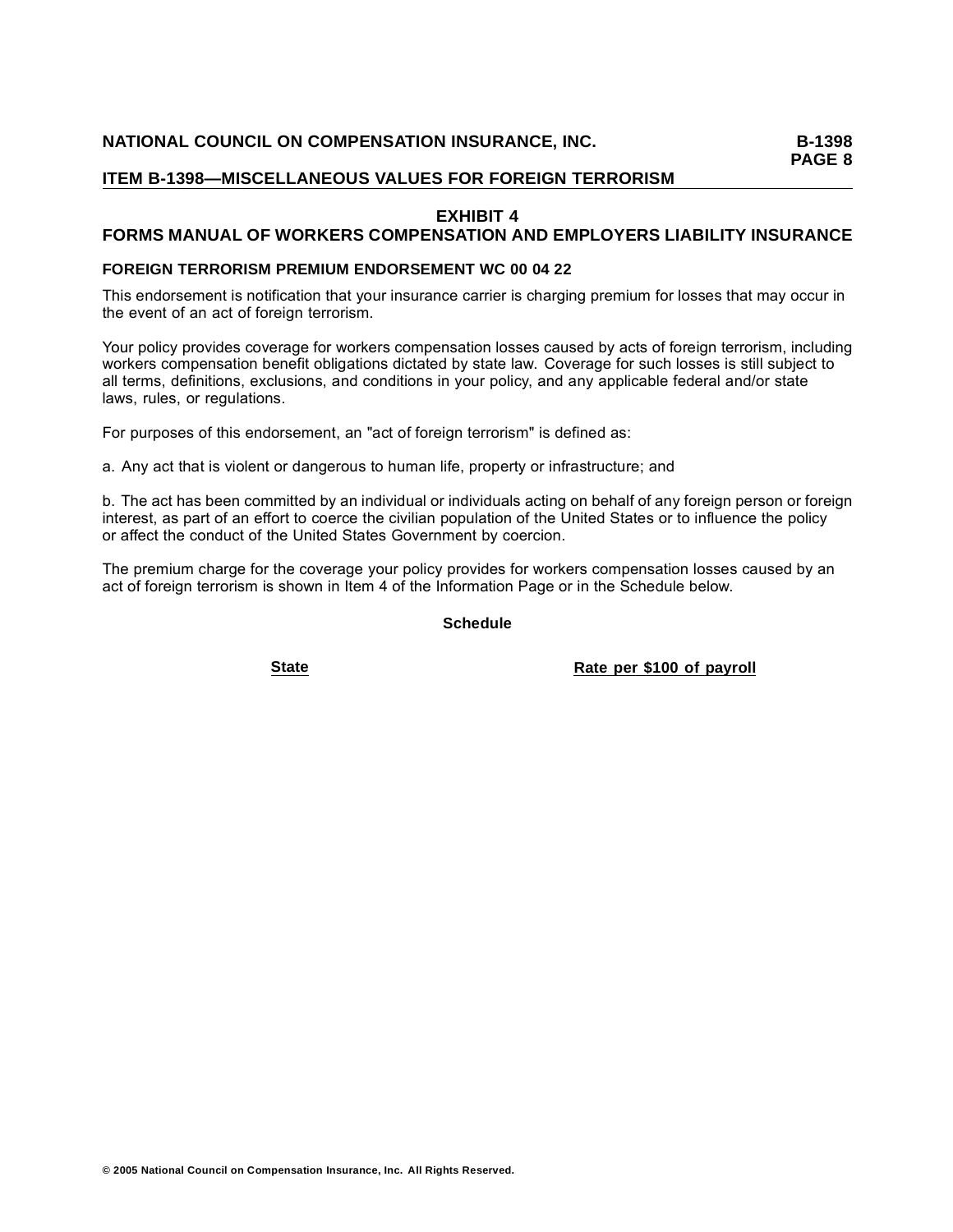### **EXHIBIT 5**

# **FORMS MANUAL OF WORKERS COMPENSATION AND EMPLOYERS LIABILITY INSURANCE ASSIGNED RISK ONLY**

# **APPLIES IN: AL, CT, DC, GA, ID, IL, IN, KS, MS, NV, NH, NC, SC, SD, VT**

### **ASSIGNED RISK MANDATORY LOSS SENSITIVE RATING PLAN ENDORSEMENT WC 00 04 18B**

This endorsement is added to Part Five (Premium) to explain the rating plan and how the Assigned Risk Loss Sensitive Rating Plan premium will be determined.

This endorsement applies where the LSRP has been approved. It determines the Assigned Risk Loss Sensitive Rating Plan premium for the insurance provided during the rating plan period of this policy. The rating plan period is the one-year period beginning with the effective date of the policy.

### A. **Assigned Risk Loss Sensitive Rating Plan Premium Elements**

The amount of Assigned Risk Loss Sensitive Rating Plan premium depends on the six standard elements which are explained below:

1. Standard premium is the premium we would charge during the rating plan period if the insurance was not subject to this endorsement. We determine your standard premium based upon authorized rates, any experience rating modification and minimum premiums, including the effect of any other residual market rating plan or program.

Standard premium does not include the expense constant charge, the premium discount credit and premium developed by the:

- a. Passenger seat surcharge under Code 7421—Aircraft Operation—Flying Crew
- b. Occupational disease rates for risks subject to the Federal Coal Mine Health and Safety Act
- c. T——r e——r—r o———mis—**—**—i R——ks—**—**—I—sn—u—r——na—c—e—**—**—c A—t—**—**—f o—**—**—02—0—2—Premium developed by catastrophe provisions as outlined in Rule 3–A-24 of the *Basic Manual.*

#### d. Domestie-Terrorism, Earthquakes, and Catastrophie-Industrial-Accidents-catastrophe-provision-

- 2. Basic premium is calculated by multiplying the standard premium by a basic premium factor. The basic premium factor is shown in the Schedule.
- 3. Incurred losses are all amounts we will pay or estimate we will pay for losses, interest on judgments, expenses to recover against third parties and employers liability loss adjustment expenses.
- 4. A converted loss is an incurred loss multiplied by a percentage called the loss conversion factor. The Assigned Risk Loss Sensitive Rating Plan loss conversion factor is shown in the Schedule.
- 5. Taxes are a part of the premium we collect. Taxes are determined as a percentage of expense and development premium and converted losses. The percentage is called the tax multiplier. The tax multiplier covers assessments, fees, licenses, and taxes that we must pay on the premium we collect. It varies by Federal and non-Federal classifications. The tax multiplier(s) for each state is shown in the Schedule.
- 6. Development premium is calculated by multiplying the standard premium by the product of the appropriate premium development factor, the loss conversion factor and the tax multiplier. The premium development factors are shown in the Schedule.

### B. **Assigned Risk Loss Sensitive Rating Plan Formula**

- 1. Assigned Risk Loss Sensitive Rating Plan premium is the sum of the basic premium, development premium and converted losses, multiplied by the tax multiplier. The payment, if any, attributable to the six items excluded from standard premium in A.1. above, is a separate obligation of yours in addition to the Assigned Risk Loss Sensitive Rating Plan premium.
- 2. The Assigned Risk Loss Sensitive Rating Plan premium is subject to a minimum premium and a maximum premium. The minimum premium is determined by multiplying the total audited standard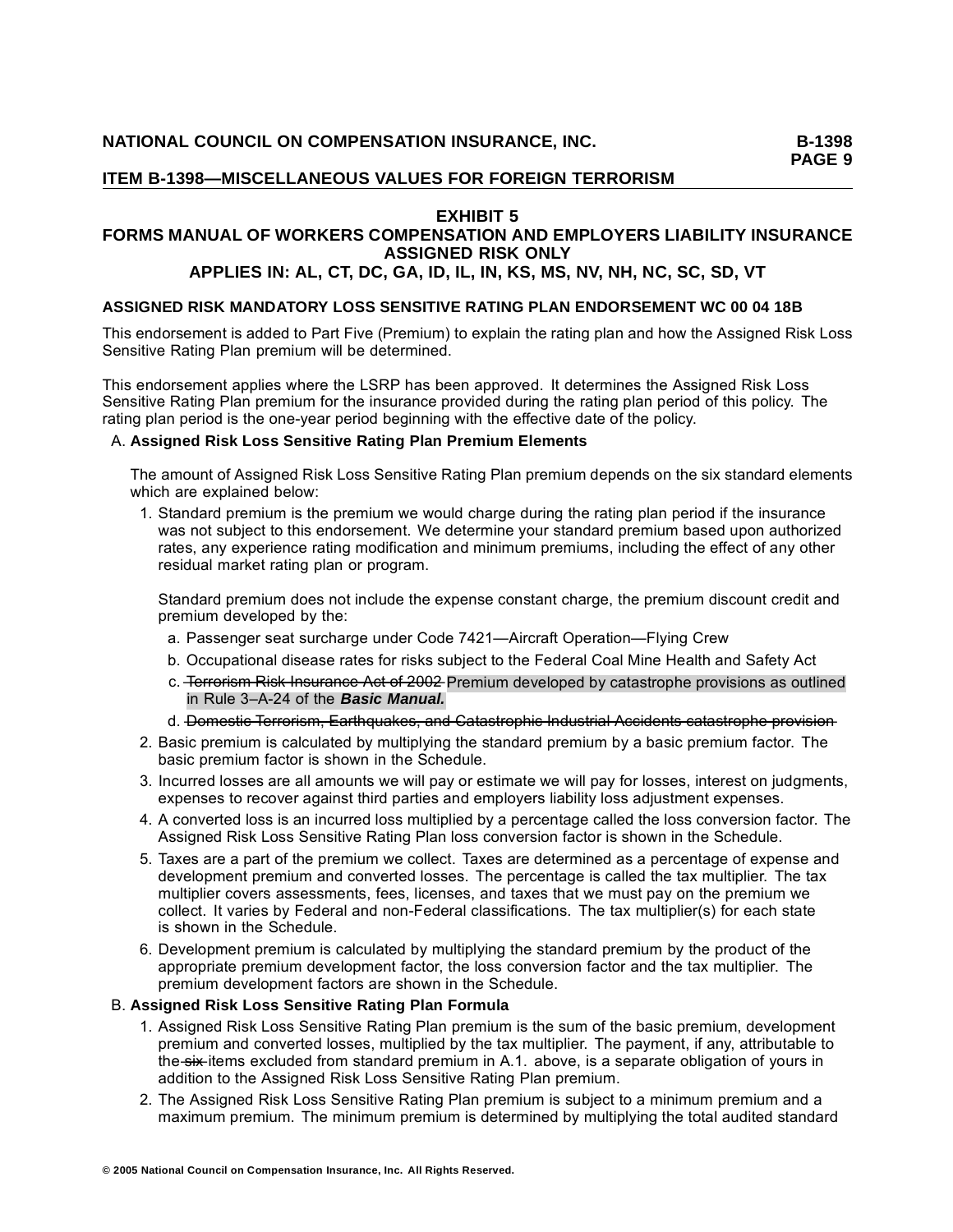#### **EXHIBIT 5 (CONT'D) FORMS MANUAL OF WORKERS COMPENSATION AND EMPLOYERS LIABILITY INSURANCE ASSIGNED RISK ONLY APPLIES IN: AL, CT, DC, GA, ID, IL, IN, KS, MS, NV, NH, NC, SC, SD, VT**

premium by the minimum premium factor. The maximum premium is determined by multiplying the total audited standard premium for the qualifying states by the applicable maximum premium factor. The minimum premium factor and maximum premium factor for each state are shown in the Schedule.

#### C. **Premium Calculation and Payments**

- 1. You will pay a premium which amounts to 120% of the estimated annual premium. If you obtain an acceptable clean, unconditional, Irrevocable Letter of Credit (ILOC), containing an automatic renewal clause, to secure the 20% additional deposit premium, the premium will be 100% of the estimated annual premium.
- 2. Your rating plan premium will be determined after the rating plan period ends. We will issue an endorsement to show any change in the premium for your insurance if your annual audited standard premium equals or exceeds the premium eligibility level in one or more states where this plan has been approved.
- 3. The first calculation of Assigned Risk Loss Sensitive Rating Plan premium shall be determined using all loss information valued as of 18 months after the month in which the rating plan period became effective. Three additional annual premium adjustment calculations shall be made based on loss information valued as of 30, 42, and 54 months after the month in which the rating plan period became effective.

We may make a special valuation of the Assigned Risk Loss Sensitive Rating Plan premium as of any date that you become bankrupt or insolvent, make an assignment for the benefit of creditors, are involved in reorganization, receivership or liquidation, or dispose of all your interest in work covered by the insurance. You will pay the amount due us if the Assigned Risk Loss Sensitive Rating Plan premium is more than the total standard premium as of the special valuation date.

4. After each valuation, you shall promptly pay to us the amount due, or we will refund the amount to you. If you fail to pay any premium due under this plan, your current policy will be canceled and you will be disqualified from future assignments through the assigned risk plan.

#### D. **Cancelation**

- 1. If the policy is canceled by you or by us, a determination shall be made as to whether this program shall apply. The Assigned Risk Loss Sensitive Rating Plan shall apply only to those policies where the payroll extended to an annual basis and multiplied by the manual rates and experience modification, equals or exceeds the premium eligibility level in any of the states where this program has been approved.
- 2. The Assigned Risk Loss Sensitive Rating Plan will not apply if you obtain coverage outside the residual market within 120 days after the effective date of the policy.
- 3. If you cancel, the standard premium for the rating plan period will be based on our short rate table and procedure. This short rate premium will be used to determine the Assigned Risk Loss Sensitive Rating Plan premium.
- 4. Section D.3. will not apply if you cancel because:
	- a. all work covered by the insurance is completed;
	- b. all interest in the business covered by the insurance is sold;
	- c. you retire from all business covered by the insurance, or
	- d. you obtain coverage in the voluntary market.

Schedule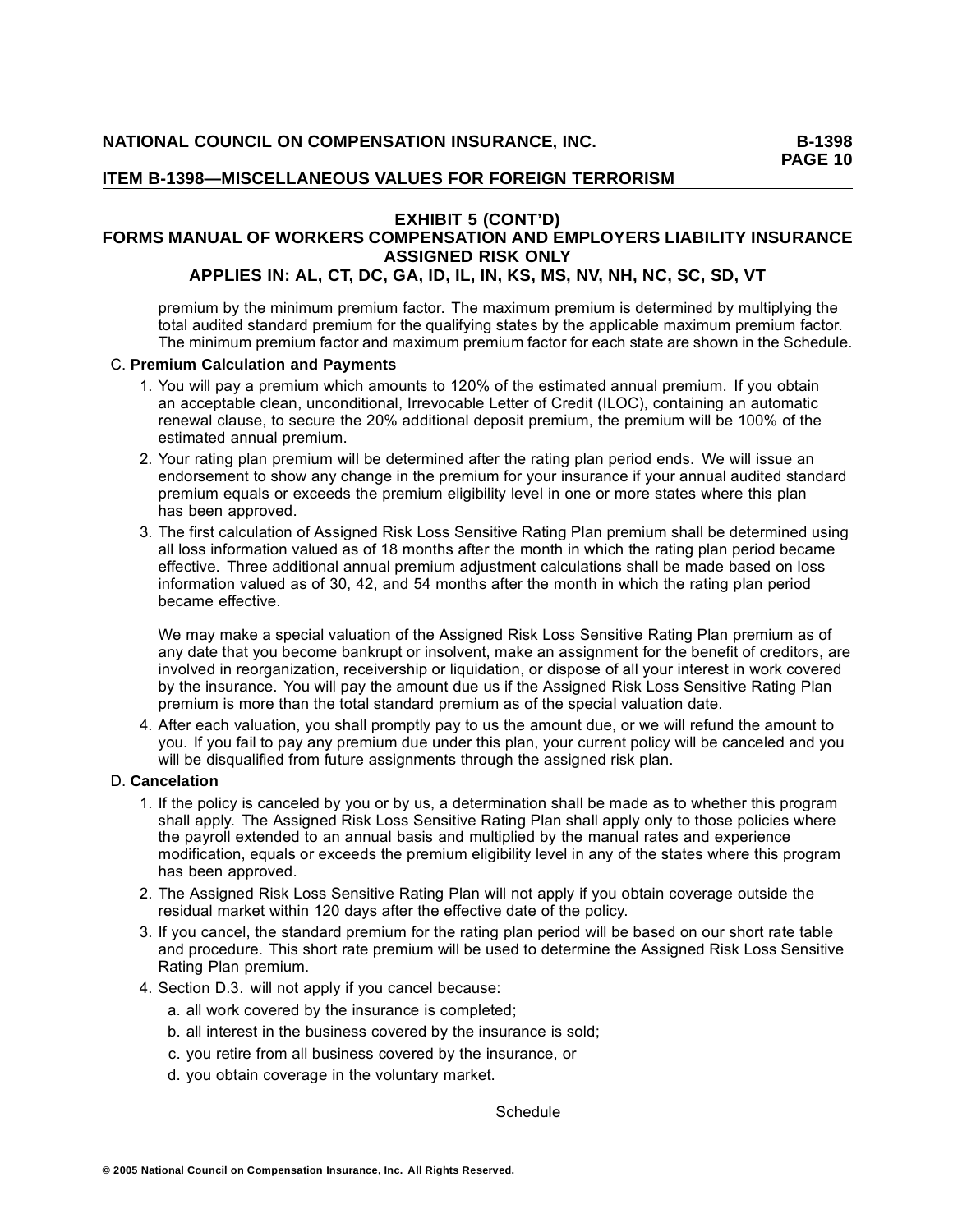**PAGE 11**

### **ITEM B-1398—MISCELLANEOUS VALUES FOR FOREIGN TERRORISM**

### **EXHIBIT 5 (CONT'D) FORMS MANUAL OF WORKERS COMPENSATION AND EMPLOYERS LIABILITY INSURANCE ASSIGNED RISK ONLY APPLIES IN: AL, CT, DC, GA, ID, IL, IN, KS, MS, NV, NH, NC, SC, SD, VT**

|                | 1. Basic Premium Factor          |      |
|----------------|----------------------------------|------|
|                | 2. Loss Conversion Factor        |      |
| 3.             | <b>Tax Multiplier</b>            |      |
| 4 <sup>1</sup> | Minimum Premium Factor           |      |
| 5.             | Maximum Premium Factor           |      |
| 6.             | <b>LSRP Development Factors:</b> |      |
|                | 1st Adjustment                   |      |
|                | 2nd Adjustment                   |      |
|                | 3rd Adjustment                   |      |
|                | <b>Subsequent Adjustments</b>    | 0.00 |
|                |                                  |      |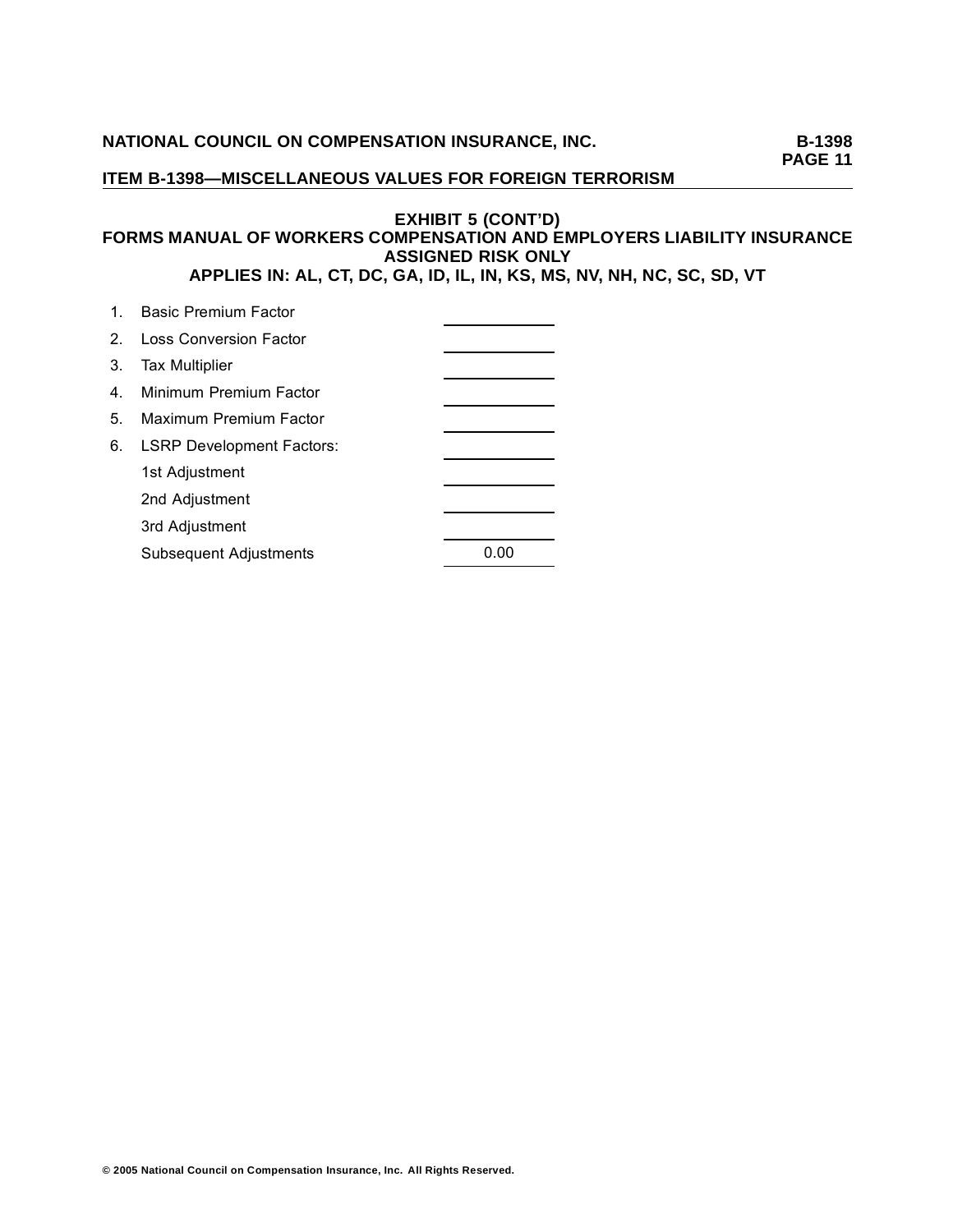### **EXHIBIT 33-A BASIC MANUAL—2001 EDITION APPLIES IN NORTH CAROLINA**

### **NORTH CAROLINA WORKERS COMPENSATION PREMIUM ALGORITHM**

The following algorithm provides the framework for premium charges and credits. Where not specified, the premium base would be the result from the prior line.<sup>\*</sup>

|           | <b>PREMIUM ELEMENTS</b>                                          | <b>EXPLANATORY NOTES</b>                                                                      |
|-----------|------------------------------------------------------------------|-----------------------------------------------------------------------------------------------|
|           | <b>MANUAL PREMIUM</b>                                            | [(PAYROLL / 100) * RATE]                                                                      |
| $\ddot{}$ | Supplementary Disease (foundry, abrasive,<br>sandblasting)       | [(SUBJECT PAYROLL / 100) * DISEASE RATE]                                                      |
| $+$       | USL &H Exposure for non-F classification codes                   | [(SUBJECT PAYROLL / 100) * (RATE * USL &H<br>FACTOR)]                                         |
|           | <b>TOTAL MANUAL PREMIUM</b>                                      |                                                                                               |
| $\ddot{}$ | Waiver of Subrogation factor <sup>®</sup>                        | [% applied to the portion of Total Manual Premium<br>where waiver is applied]                 |
| $\pm$     | Employers Liability (E/L) increased limits factor                | [% applied to Total Manual Premium]                                                           |
| $\ddot{}$ | Employers Liability increased limits charge                      | [Balance to E/L increased limits minimum premium]                                             |
| $\ddot{}$ | Employers Liability increased limits factor (Admiralty,<br>FELA) | [Factor applied to the portion of Manual Premium<br>where Admiralty/FELA coverage is applied] |
| $^{+}$    | Employers Liability/Voluntary Compensation flat charge           | [Coverage in Monopolistic State Funds]                                                        |
| -         | Deductible credit                                                | [% applied to Total Manual Premium]                                                           |
|           | <b>TOTAL SUBJECT PREMIUM</b>                                     |                                                                                               |
| x         | <b>Experience Modification</b>                                   |                                                                                               |
|           | <b>TOTAL MODIFIED PREMIUM</b>                                    |                                                                                               |
| X         | Schedule Rating factot $(1 - SR \c{c}$<br>or $(1 + SR$ debit %)  |                                                                                               |
| $+$       | Supplemental Disease Exposure (Asbestos, NOC) <sup>†</sup>       |                                                                                               |
| $\ddot{}$ | Atomic Energy Radiation Exposure NOCt                            |                                                                                               |
| $\ddot{}$ | Charge for nonratable catastrophe loading <sup>†</sup>           |                                                                                               |
| $\ddot{}$ | Aircraft Seat Surcharge                                          |                                                                                               |
| $\ddot{}$ | Balance to Minimum Premium (State Act)                           | [Balance to minimum premium at Standard Limits]                                               |
| $\ddot{}$ | Balance to Minimum Premium (Admiralty, FELA)                     |                                                                                               |

\* **The above rating method would be used in absence of independent carrier filings.**

\*\* Premium charges established for Waiver of Subrogation are not filed by NCRB.

NOCOtherwise Classified.

† Nonratable Element Premiums generated by non-ratable portion of manual rate are subject to all applicable premium elements applied to the policy, however, not subject to experience rating or retrospective rating.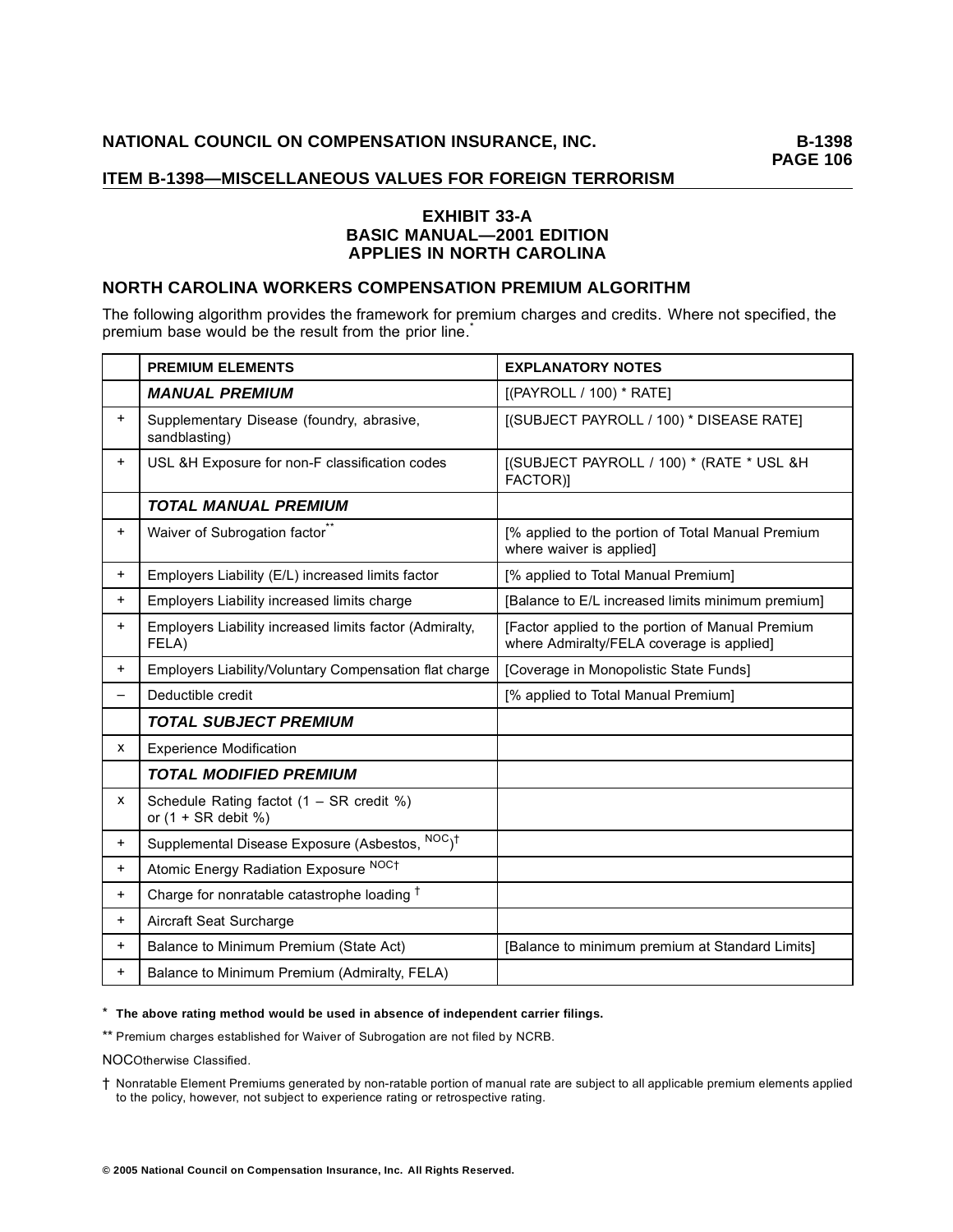### **EXHIBIT 33-A (CONT'D) BASIC MANUAL—2001 EDITION APPLIES IN NORTH CAROLINA**

|           | <b>PREMIUM ELEMENTS</b>                                                           | <b>EXPLANATORY NOTES</b>                                  |
|-----------|-----------------------------------------------------------------------------------|-----------------------------------------------------------|
|           | <b>TOTAL STANDARD PREMIUM ‡</b>                                                   |                                                           |
|           | Premium Discount <sup>§</sup>                                                     | [% applied to Standard Premium]                           |
| $\ddot{}$ | Coal Mine Disease Charge                                                          | [Surface and other than mining]                           |
| $\ddot{}$ | <b>Expense Constant</b>                                                           |                                                           |
|           | Terrorism Risk Insurance Act (TRIA) of<br>2002 Certified Losses Foreign Terrorism | [(PAYROLL / 100) * TRIAFOREIGN TERRORISM<br><b>VALUE1</b> |
|           | Domestic Terrorism, Earthquakes, and Catastrophic<br>Industrial Accident (DTEC)   | [(PAYROLL / 100) * DTEC VALUE]                            |
|           | <b>ESTIMATED ANNUAL PREMIUM</b>                                                   |                                                           |

**Note:** For short rate cancellations, short rate percentage/short rate penalty premium factor is subject to experience rating, included in Total Subject Premium, and applied prior to Experience Modification.

- ‡ Statistical calls for ratemaking data contain a different definition of "Standard Premium." Refer to *Reporting Guidebook for the Annual Calls for Experience.*
- § For policies subject to premium adjustments under a retrospective rating plan, premium discount does not apply.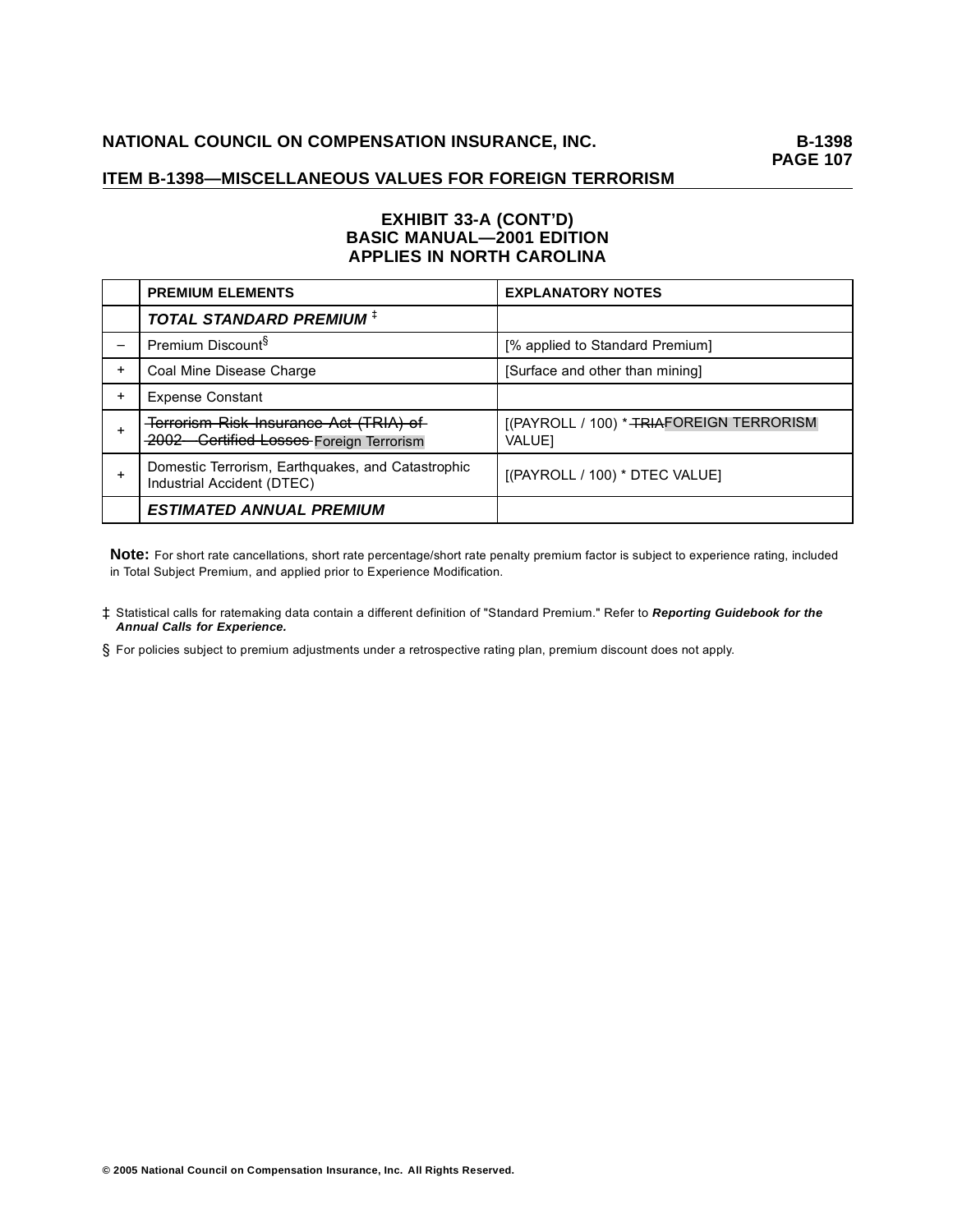### **EXHIBIT 33-B BASIC MANUAL—2001 EDITION APPLIES IN NORTH CAROLINA**

### **NORTH CAROLINA ASSIGNED RISK WORKERS COMPENSATION PREMIUM ALGORITHM**

The following algorithm provides the framework for premium charges and credits. Where not specified, the premium base would be the result from the prior line.

|           | <b>PREMIUM ELEMENTS</b>                                          | <b>EXPLANATORY NOTES</b>                                                                        |
|-----------|------------------------------------------------------------------|-------------------------------------------------------------------------------------------------|
|           | <b>MANUAL PREMIUM</b>                                            | [(PAYROLL / 100) * RATE]                                                                        |
| $\ddot{}$ | Supplementary Disease (foundry, abrasive,<br>sandblasting)       | [(SUBJECT PAYROLL / 100) * DISEASE RATE]                                                        |
| $\ddot{}$ | USL&H Exposure for non-F classification codes                    | [(SUBJECT PAYROLL / 100) * (RATE * USL&H<br>FACTOR)]                                            |
|           | <b>TOTAL MANUAL PREMIUM</b>                                      |                                                                                                 |
| $\ddot{}$ | Employers Liability (E/L) increased limits factor                | [% applied to Total Manual Premium]                                                             |
| $\ddot{}$ | Employers Liability increased limits charge                      | [Balance to E/L increased limits minimum premium]                                               |
|           | Employers Liability increased limits factor (Admiralty,<br>FELA) | [Factor applied to the portion of Manual Premium where<br>Admiralty/FELA coverage is applicable |
| $\ddot{}$ | Employers Liability/Voluntary Compensation flat charge           | [Coverage in Monopolistic State Funds]                                                          |
|           | Small Deductible Credit                                          | [% applied to Total Manual Premium]                                                             |
|           | <b>TOTAL SUBJECT PREMIUM</b>                                     |                                                                                                 |
| x         | Experience Modification (Exp Mod)                                |                                                                                                 |
|           | <b>TOTAL MODIFIED PREMIUM</b>                                    |                                                                                                 |
| x         | Assigned Risk Adjustment Program (ARAP) Surcharge                |                                                                                                 |
| $\ddot{}$ | Supplemental Disease Exposure (Asbestos, NOC) <sup>†</sup>       |                                                                                                 |
| $\ddot{}$ | Atomic Energy Radiation Exposure NOCT                            |                                                                                                 |
| +         | Charge for nonratable catastrophe loading <sup>†</sup>           |                                                                                                 |
| $\ddot{}$ | Aircraft Seat Surcharge                                          |                                                                                                 |
| $\ddot{}$ | Balance to Minimum Premium (State Act)                           | [Balance to minimum premium at Standard Limits]                                                 |
| $\ddot{}$ | Balance to Minimum Premium (Admiralty, FELA)                     |                                                                                                 |
|           | <b>TOTAL STANDARD PREMIUM ‡</b>                                  |                                                                                                 |
| $\ddot{}$ | Coal Mine Disease Charge                                         | [Underground, surface, surface auger]                                                           |
| +         | <b>Expense Constant</b>                                          |                                                                                                 |

NOC = Otherwise Classified.

† Nonratable Element Premiums generated by nonratable portion of manual rate are subject to all applicable premium elements applied to the policy, however, not subject to experience rating or retrospective rating.

‡ Statistical calls for ratemaking data contain a different definition of "Standard Premium." Refer to *Reporting Guidebook for the Annual Calls for Experience.*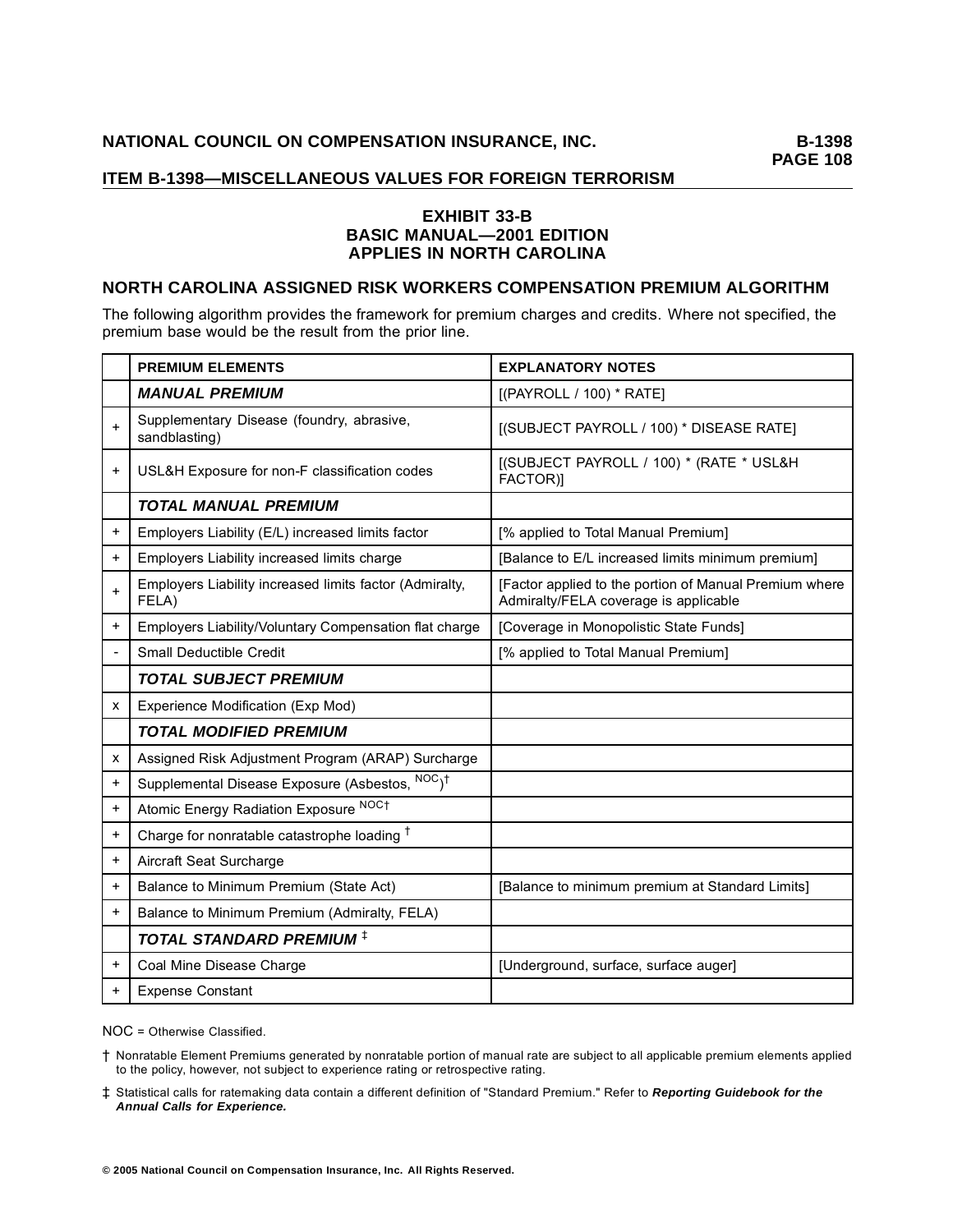### **EXHIBIT 33-B (CONT'D) BASIC MANUAL—2001 EDITION APPLIES IN NORTH CAROLINA**

| <b>PREMIUM ELEMENTS</b>                                                              | <b>EXPLANATORY NOTES</b>                                  |
|--------------------------------------------------------------------------------------|-----------------------------------------------------------|
| Terrorism Risk Insurance Act (TRIA) of<br>-2002 - Certified Losses Foreign Terrorism | [(PAYROLL / 100) * TRIAFOREIGN TERRORISM<br><b>VALUE1</b> |
| Domestic Terrorism, Earthquakes, and Catastrophic<br>Industrial Accident (DTEC)      | [(PAYROLL / 100) * DTEC VALUE]                            |
| <b>ESTIMATED ANNUAL PREMIUM</b>                                                      |                                                           |

**Note:** For short rate cancellations, short rate percentage/short rate penalty premium factor is subject

to experience rating, included in Total Subject Premium, and applied prior to Experience Modification.

All North Carolina assigned risk policies with total estimated annual standard premium or total audited standard premium that equals or exceeds \$200,000 are subject to the mandatory Loss Sensitive Rating Plan (LSRP).